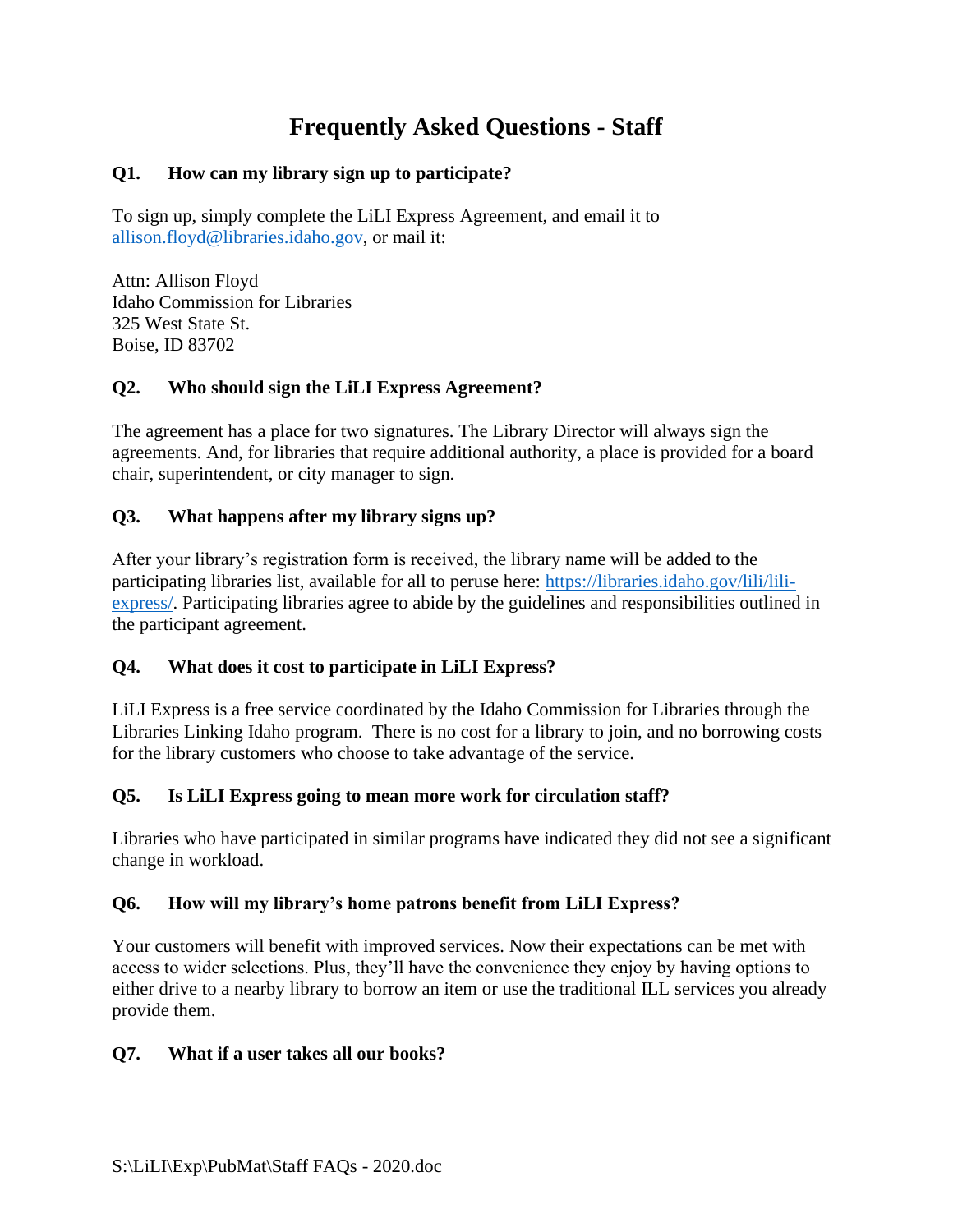The LiLI Express service was designed to allow for local customization. Your library can impose restrictions on the number and type of materials non-resident borrowers can check out. In addition, you may choose to have borrowers sign off on their responsibilities. Of course, any publicly funded lending institution can follow the steps outlined in Idaho Code 33-2620 regarding the failure to return materials borrowed.

## **Q8. What's the incentive for my customers to keep using their home library?**

Your library's services reflect your community. In addition to meeting their primary needs through traditional lending services, your customers still want to take advantage of your reading programs, electronic information services, and the other local services you provide based on identified community needs. These services, and the need for them, will not change as a result of your customers' occasional participation in this reciprocal borrowing program.

# **Q9. If my customer needs a special item from another library, why not just use ILL?**

Interlibrary Loan is a wonderful service for finding specialized items for library customers. The need for ILL will not cease due to participation in LiLI Express. LiLI Express is an alternative for customers willing to drive a short distance to retrieve an item, as opposed to waiting for two or more days for ILL delivery.

# **Q10. How will I know if a borrower is in good standing?**

Participating LiLI Express libraries have agreed to respond to queries regarding the status of patrons registered at their libraries. This means that you can contact a patron's home library and inquire about outstanding fines or fees.

## **Q11. Will LiLI Express extend to Idaho citizens who do not pay property taxes for a local city library or district?**

Yes. Residents in unserved areas of the state have the option of paying a non-resident fee for library services outside of their area. LiLI Express will recognize the non-resident cards held by those customers.

## **Q12. Can we still stick with our lending policies for kids?**

Sure. Regardless of a borrower's home library's lending policies, they will still abide by the lending policies of the library from which they are checking out materials.

## **Q13. After my library joins, can we withdraw from the program?**

Any library participating in the LiLI Express program may discontinue participation by submitting a written notification to the Idaho Commission for Libraries, either to [allison.floyd@libraries.idaho.gov,](mailto:allison.floyd@libraries.idaho.gov) or to:

Attn: Allison Floyd